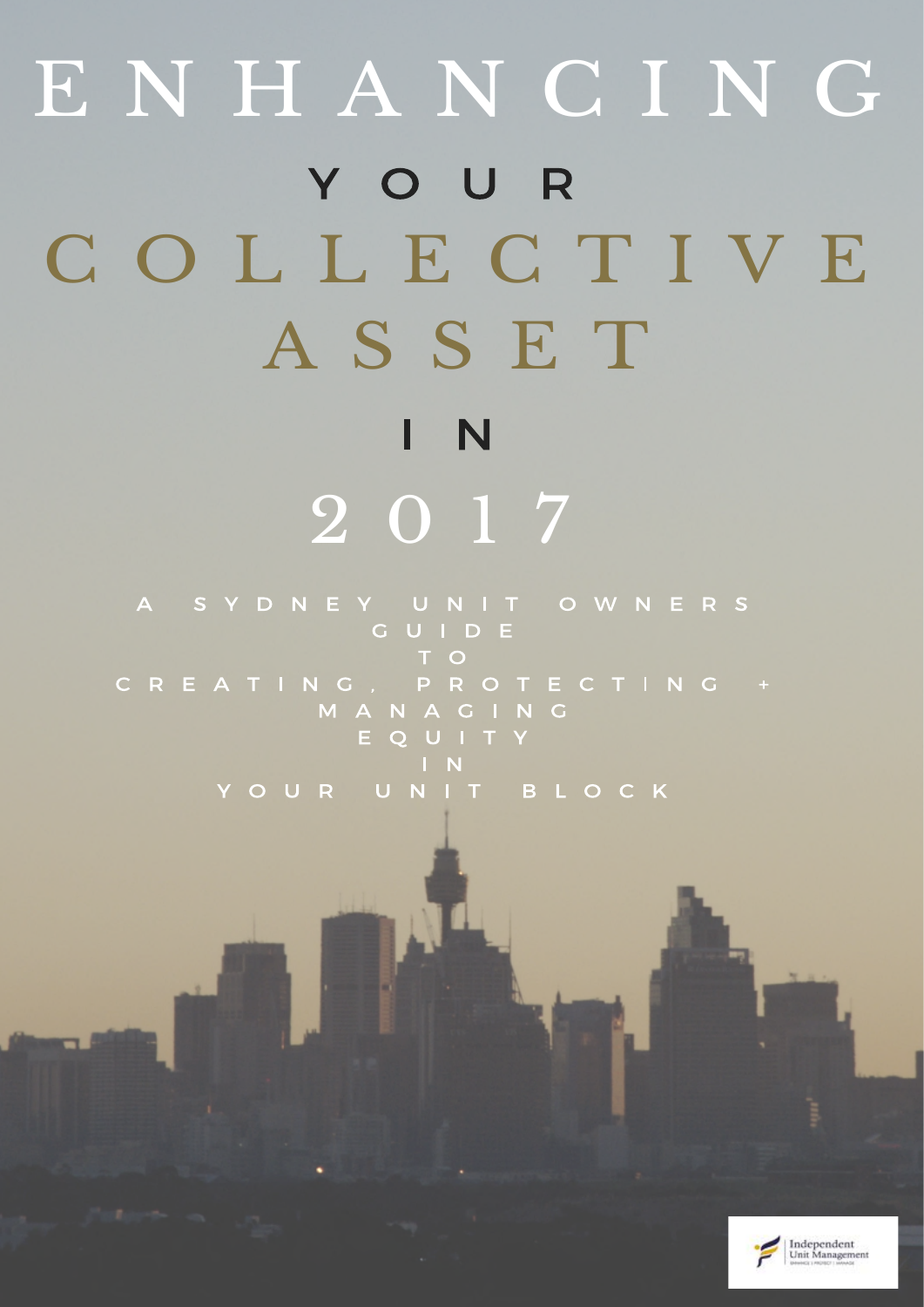# **THE VALUE OF COLLECTIVE THINKING**

As high-density developments continue to flourish in many Sydney suburbs to meet rising demand, what we have long regarded as the Australian norm for 'housing' has also been changing dramatically.

Anyone hankering after their own piece of the property market is awash with information when it comes to what we regard as the 'free standing', traditional view of the quarter acre block.

But, as first homebuyers continue to struggle to enter the market, even that quest – and the expectations that go with it – have been tipped on their head.

Not surprising then that many a first homebuyer, baby boomer downsizer and investor has turned their attention to strata schemes – unit blocks, neighbourhood and community title schemes.

The big question is: Have their basic expectations of ongoing capital gain and lifestyle factors changed as well?

We can call this the 'your-home-is-your-castle and should increase in value along the way' syndrome.

After 36 years experience in strata management, we believe it will take a particular brand of [collective owner thinking](http://www.ium.com.au/your-collective-asset) to create similar expectations in these vertical villages.

The strata living rush is effectively changing the psyche of cities, but how much is still an evolving social science.

While we can't change the 'social engineering' and its potential outcomes, what we can address as individuals is [how we navigate this sector](http://www.ium.com.au/great-governance) of the real estate market and take the time to understand the factors at play.

No matter where and what you buy, the bottom line is that a lot of money will be parted with. This carries an expectation of return on investment.

But, what you buy today may not be what tomorrow's vertical villagers will be looking for when high density living and lifestyle becomes even more entrenched.

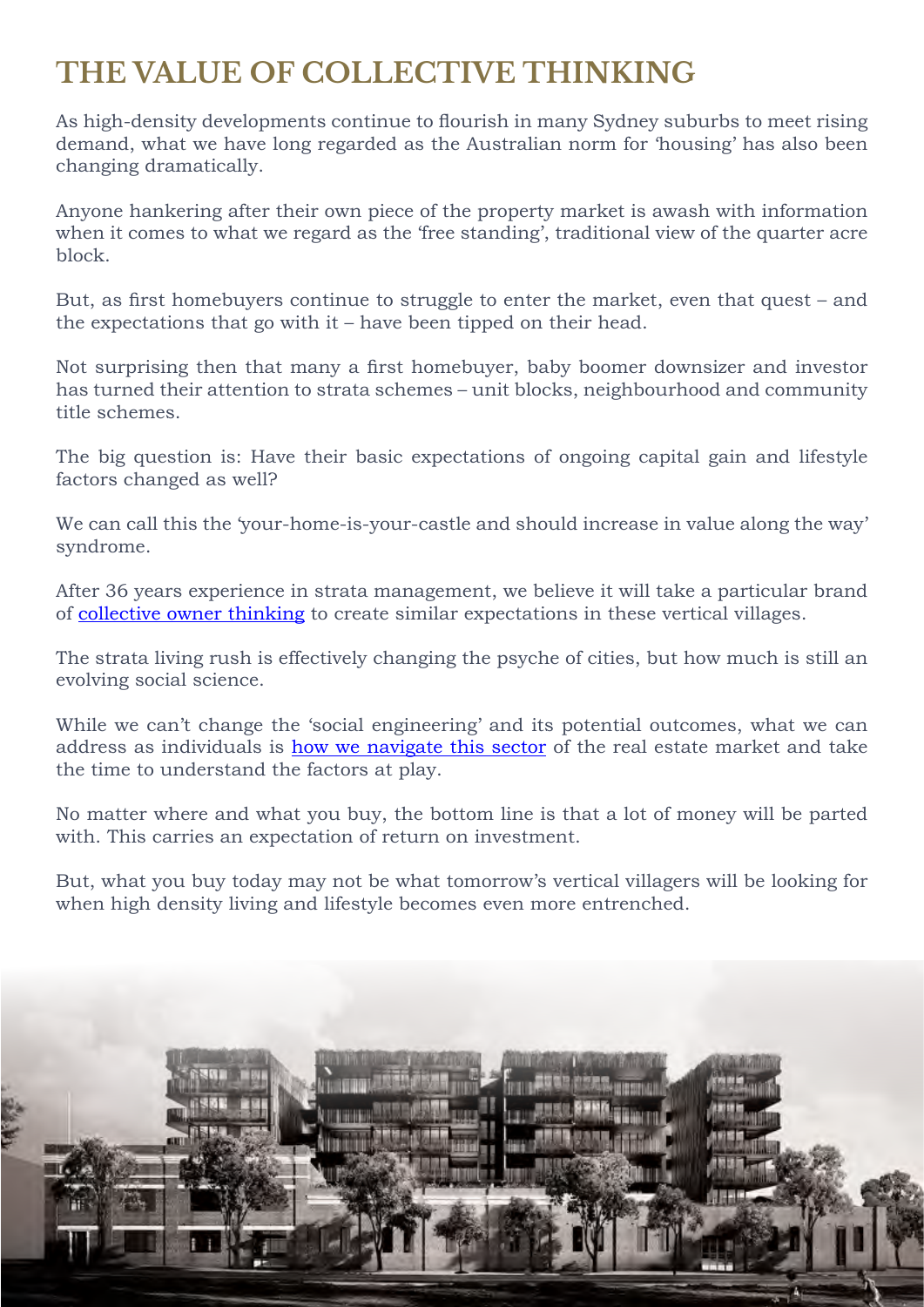This is particularly evident in NSW, where Sydney is restricted in how much more 'urban sprawl' it can accommodate. The demand for dwellings that are close to transport hubs and within commutable distance of work locations - with shopping and leisure on the doorstep – keeps growing.

The statistics for NSW show that the bulk of this development is occurring in the inner and middle ring suburbs, while on the outer edges there is a shortage of strata scheme offerings.

The reasons for that are two-fold governments and planners want to take full advantage of already available transport hubs, rather than outlay funds on expensive new infrastructure and; the demand for commutable ease coupled with sought after facilities keeps land values high to attract the development investment needed.

Within that framework, a drive around Sydney will reveal that this boom in unit living throws up many choices, not just in location, but in appearance, styles and amenities.

There are benchmark developments with architects vying for design prizes, along with a plethora of rapidly built one bedders for students and everything in between.

It isn't rocket science to figure out that any property with sparkling harbour views will always attract a premium at any time, or that you are unlikely to retire in splendour off the proceeds of a farflung, outer suburban, modest weatherboard.

## **THE BRAVE NEW WORLD OF STRATA PARITY**

Demographers predict Sydney strata dwellings may equal the number of freestanding homes sooner than the predicted 2030 date.

As we continue to feel our way in this

relatively new higher density market and see it evolve in myriad ways, it becomes obvious that [strata scheme living brings](http://www.ium.com.au/great-governance) [with it an entire new set of laws, rules,](http://www.ium.com.au/great-governance) [regulations, lifestyle considerations and](http://www.ium.com.au/great-governance) [levels of involvement in their management.](http://www.ium.com.au/great-governance)

It also brings a need for [collective thinking](http://www.ium.com.au/your-collective-asset) [and decision making](http://www.ium.com.au/your-collective-asset) if you are to achieve a dual goal of great lifestyle and enhancing your values.

If you are happy to traverse an unattractive building exterior to reach your individual unit and trade that off for convenience of location and affordability, then that is a personal choice.

But, when you are ready to resell and trade up, don't be surprised to find it languishing on the market and failing to realise much more than you paid for it.

A gaze into the crystal ball at the time of purchase would have suggested that thousands more units were likely to be built in the period of time you were occupying yours.

But, by [paying attention to the fundamentals](http://www.ium.com.au/great-governance) [and taking the time to understand the](http://www.ium.com.au/great-governance) [components](http://www.ium.com.au/great-governance) that will help ensure owners in this sector will see good future returns and get to love where they live, can make all the difference.

## **LAND COMPONENT IS KEY**

At the most basic starting point, real estate values in Australia's top performing markets have a large component of land value.

In the current Sydney climate, it is not uncommon to see a tumbledown property in a good location sell for a gobsmacking amount of money. The unloved dwelling isn't what most are paying for, but rather the land and its potential to be redeveloped and carry those values forward and upwards.

It's a fair bet that among the keen buyers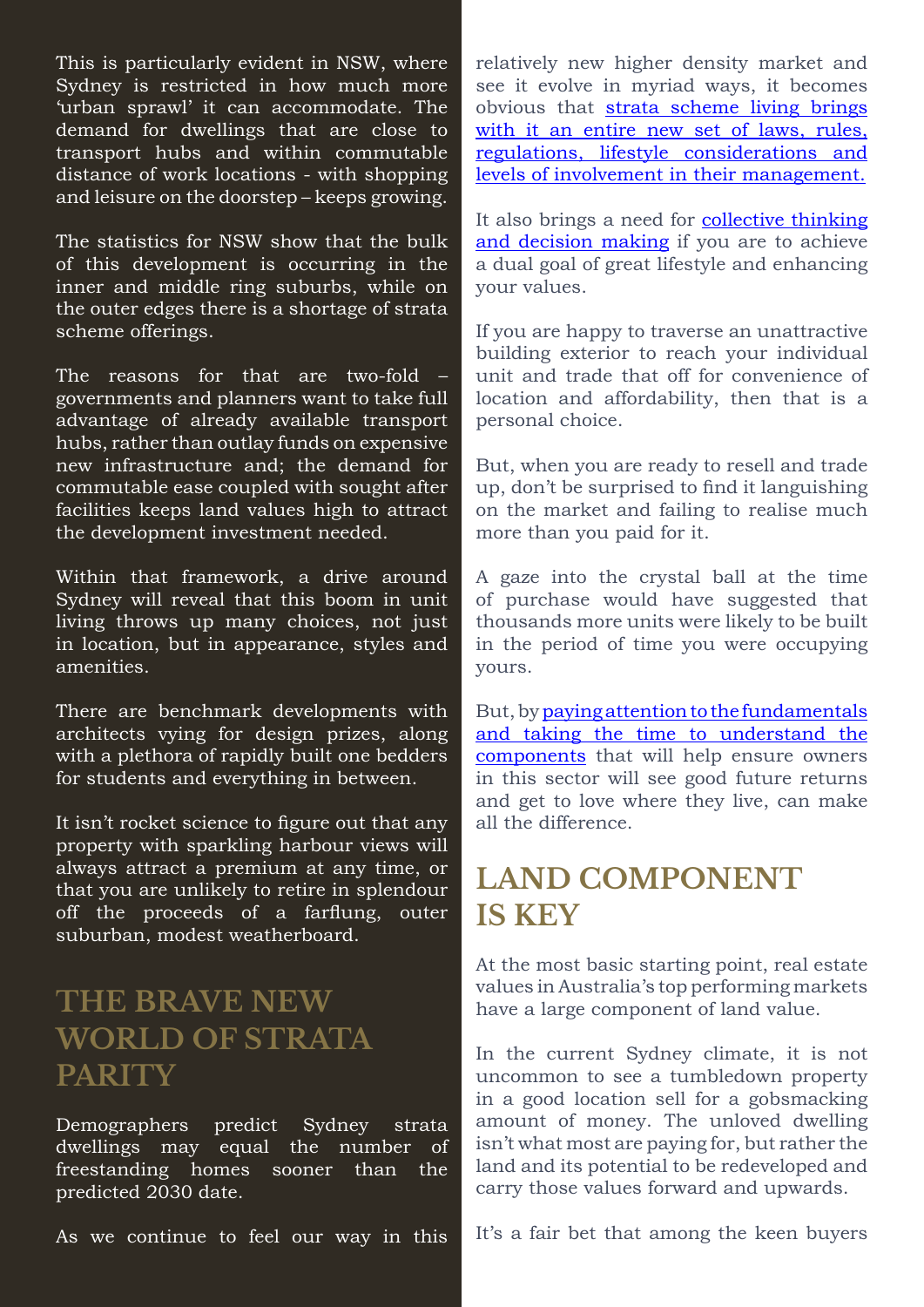will be eager developers with an eye to how many units they could fit on the available space.

But, what if your asset is a larger unit in an older block, but is ticking the boxes in terms of available transport and shopping facilities? The whole thing has seen better days, the surrounding streetscapes aren't the prettiest and it is coming up for some major repair and upgrade works.

Don't be surprised to receive a developer's offer of a buy out to each unit owner and hey presto, a year or so later there's a shiny, higher new block in its place and not a communal outdoor area in sight.

## **A UNIT BLOCK GOLD RUSH?**

**A 2014 report by UNSW's Department of the Built Environment estimated that there were 8500 apartment blocks, predominantly in the eastern and beachside suburbs where developers might take advantage of relaxed planning laws and modern building techniques to put more – and more expensive – units in the same space.**

**Under new NSW strata law, it only takes 75 per cent of owners to vote to end a strata scheme and sell the entire block. Developers are on the lookout for older, poorly maintained properties in areas of high demand and population growth. But, due to their condition, the 'market** 

**prices' offered to owners are likely to be lower than those for well maintained properties.** 

**A notable exception to this was the outcome for a group of Cronulla apartment owners who recently sold their units for double their worth.** 

**Four blocks of eight beach-side apartments in Cronulla were sold together for \$54 million, doubling the estimated value of the units.** 

**All 32 owners at the Gerrale Street complexes, opposite Cronulla Beach, were in favour of selling their ageing unit blocks after local planning legislation changes made the combined site a magnet for developers.** 

**As planning laws in some precincts allow for nine storeys and commercial components to strata schemes, some commentators believe the Cronulla sale is the first of what may be 'a unit block gold rush'.** 

## **A TALE OF TWO BLOCKS**

It's that land value and location combination again. The more units there are on the land 'footprint', the less any component of land value will apply to each individual unit.

What would the outcome have been if that older block had enjoyed years of great financial management, engaged owners, a collective view of what was important in regard to its appearance and maintenance and with a careful eye on future values?

Let's look at two examples:

#### **CASE STUDY 1:**

**A 15 year old-block with 20 units sits in a sought after leafy suburb.** 

**It is in keeping with the larger brick and weatherboard character homes in the area.**

**There is no shortage of unit blocks of varying sizes in the area given it has long enjoyed easily accessible public transport, highly regarded schools on offer, excellent shopping facilities and visual appeal.**

**The block also has an admirable communal garden area that has won prizes. This block and its residents are a very good neighbour.**

**Its entrances are attractive, the building is in tip top shape and without a paint peel or sagging gutter in sight.**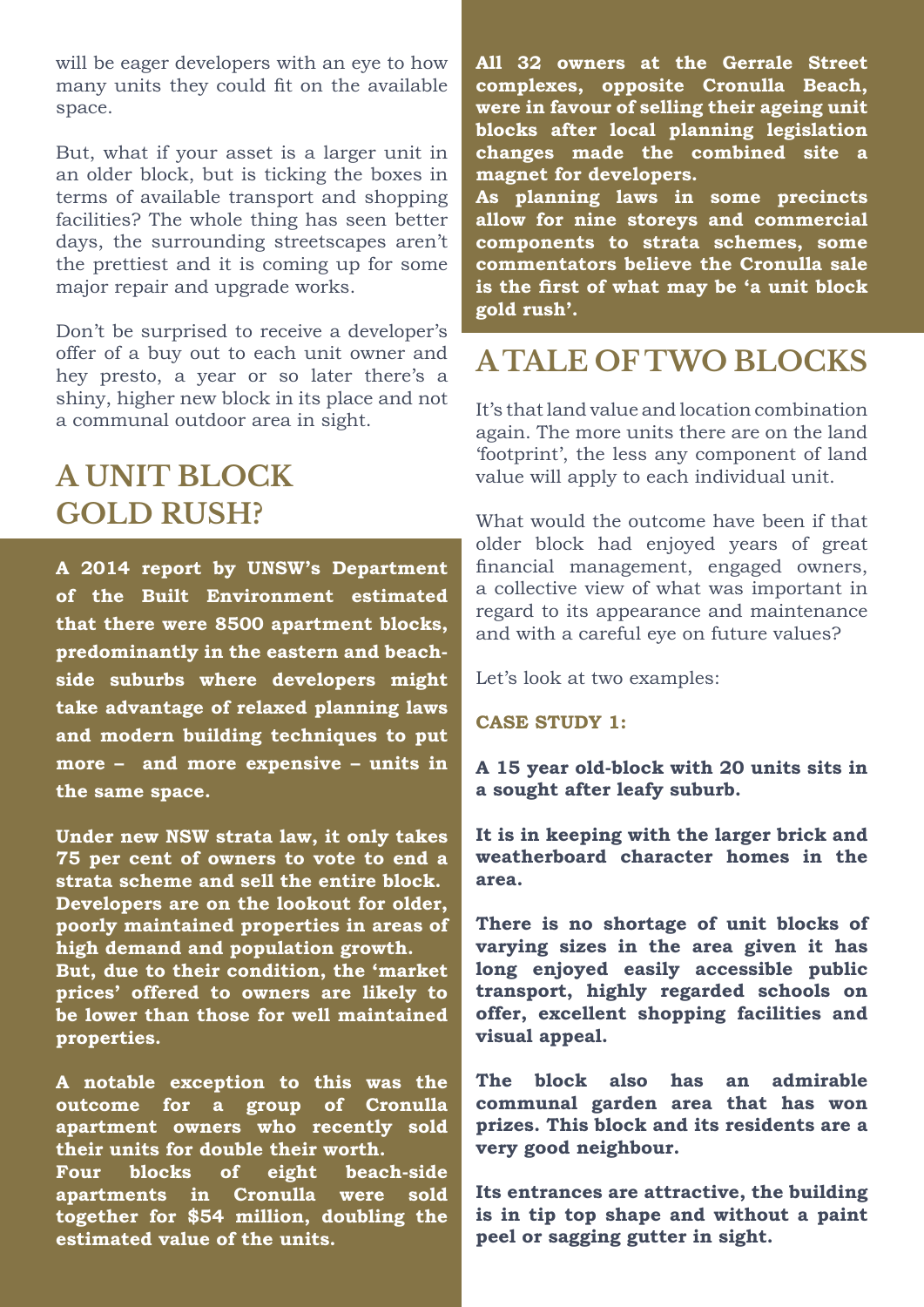**How often do we hear someone comment that a certain street shows owners who are 'house proud'? Welcome to the strata scheme version of that and the conscious management effort it takes to achieve it.**

**In this case, it's an owners' corporation with the [leadership and knowledge](http://www.ium.com.au/great-governance) that understands how much individual owner values can be bolstered by paying great attention to [the collective asset.](http://www.ium.com.au/collective-asset)**

**"In other locations we would call it a strong sense of community."**

**There is also an agreement that at this point in time owners will not entertain offers from developers who see the potential to occupy the entire land footprint and reach for the sky with three times as many units.**

In a sea of "**In other locations we** and plastic tubs. **indistinguishable new**  blocks with no innate **WOUld call it a strong** corridors are also **character, they are enjoying standing out from the crowd. sense of community"**

**The owners' corporation chairman welcomes any new owners into the block with the words that this particular collective piece of real estate 'works hard to maintain its appeal in the environment and that it will always preserve and increase its value and that of the individual owners'.**

**There is a waiting list of potential buyers.**

#### **CASE STUDY 2:**

**A year old block of 100 units in an innerurban area that to date has been known for its multi-cultural makeup and high density living.**

**But, the glossy brochure and website for the unit for sale touts air conditioned comfort, places to get on your bike, public transport at the door, a great lifestyle and easy shopping since there's a 24/7 supermarket on the ground floor.**

**The building's façade is similar to new unit blocks in the area. There is no communal outdoor area.**

**But, it does have balconies, which are largely populated by stored bikes,** 

**washing out to dry** 

**Inside, the entry awash with extraneous items.**

**But, the unit interior is fresh and new, albeit small, so the buyer trades off for convenience.**

**Once ensconced though, it doesn't take long for the cracks to start showing up in walls, the balcony leaks every time it rains and the bills are coming in from the newly established owners' corporation to already cover repairs.**

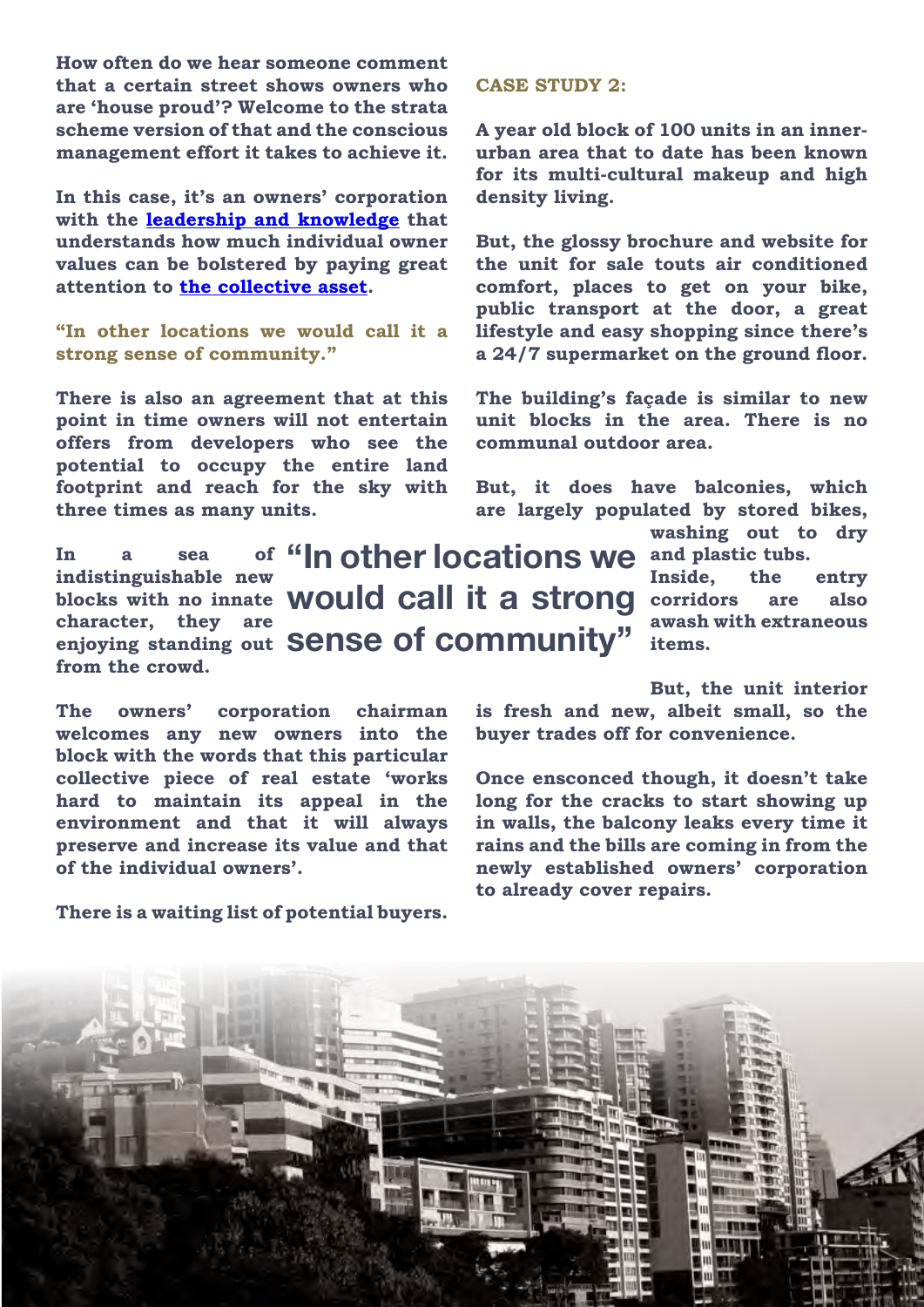**The developer has acquitted their responsibilities and handed it over to the volunteer owners' corporation to manage and it is still feeling its way.**

**It also turns out that the majority of the residents are rental tenants, who largely view it as convenient accommodation rather than a longer-term home to be kept spick and span.**

#### **There is no conscious effort to create a community atmosphere and it will soon be overshadowed by several more high rises.**

In both cases, the process begins with trusting what we are all imbued with – our senses.

In free standing real estate land, snapping up the worst house in the best street might turn out to be the right move, but it doesn't apply in the same way to an entire block of very ordinary units.

What you see may well turn out to be what you get. If it looks like a rubbish tip, there is a constant clamour of urban noise, the odours emanating from nearby commercial enclaves are palpable, there isn't a parking spot in sight and the infrastructure is in need of major TLC, then the **chances of much improvement and consistent capital gain** are likely to be limited.

## **FUTURE-PROOFING COLLECTIVE ASSETS**

#### **A bit of forward thinking may also suggest that what we want today may seem obsolete tomorrow.**

Many Sydney agents report that new entrants to strata living are concerned about wastage of levies and the need to repurpose funds away from unused gyms, pools, outdated roof terraces and concierges of blocks built in the 80s and 90s. Equally schemes that:

- have a policy around noise abatement measures

ł

- are prepared to incorporate alternative energy solutions
- insist on a percentage of communal use outdoor space

- work to include all owners in decision making and actively encourage good governance may just be the gold nuggets that the next wave of vertical villagers are looking for.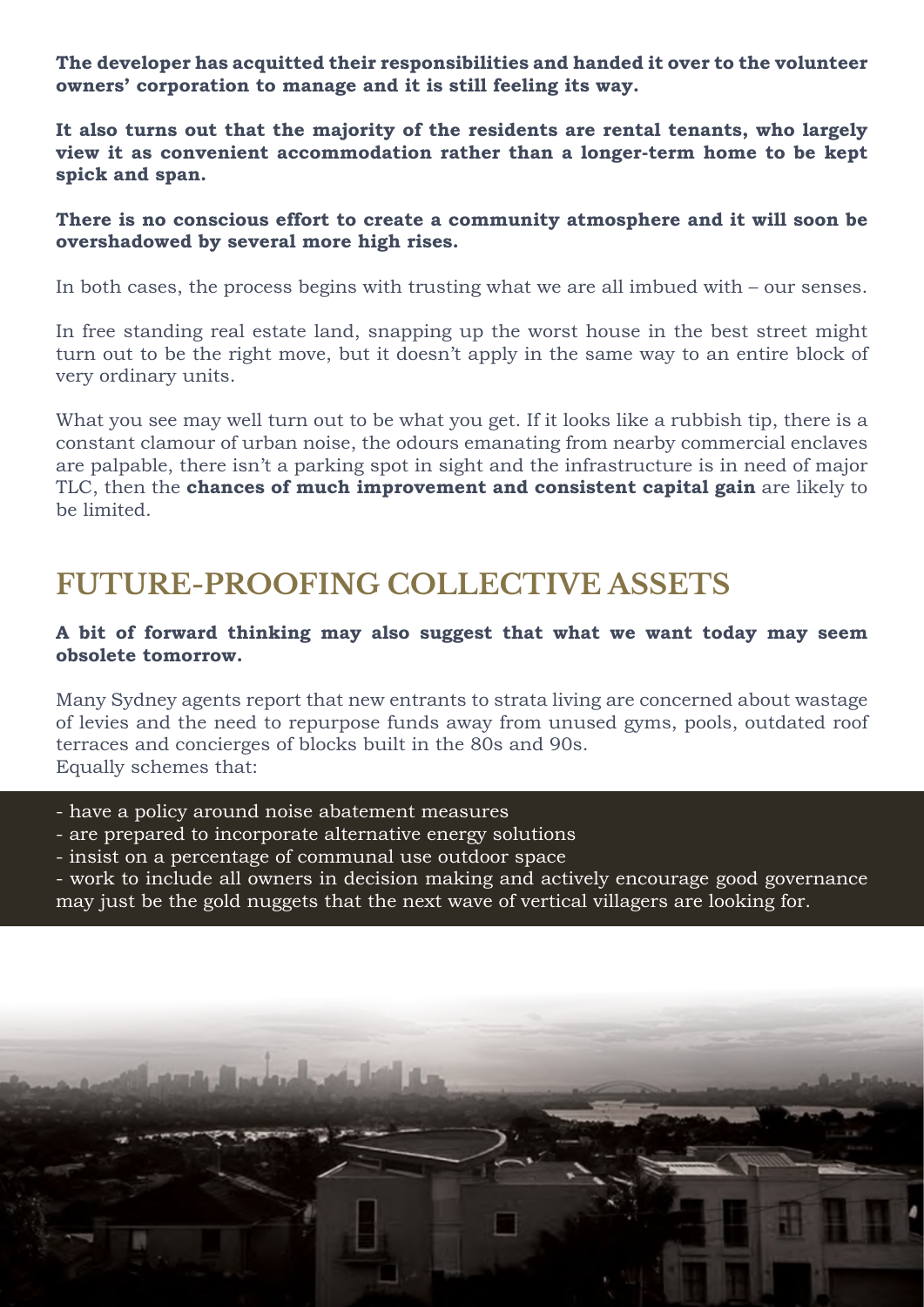In the new, rapidly growing unit market, the best decisions and 'community' actions are taken when we can see past the 'me' and recognise the power in 'us.

# **AN AGENT'S VIEW OF THE VALUABLE COLLECTIVE ASSET**

While beach or harbour views may help, good

governance that allows sound collective decision making and focuses on the ongoing enhancement of units, whether they are slated for development or not, is proven to improve values.

Well-known Sydney agent, Partners Balmain, has consistently found greater **changing"**individual property values

rising inside well-governed unit blocks.

"Certainly there is a lack of vision across the board by some who prefer lower strata fees and only meet emergencies when they occur.

#### **"It is a huge lost opportunity," he says. "Particularly now as strata and planning laws and demographics are changing. "**

"This couldn't be a better time for proactive

Owners Corporations to collectively enhance their building and their individual units."

But, he says, it takes good governance, proactive committees, an experienced and, again proactive strata manager which understands an "enhancement focus, not just protection or maintenance".

Mr O'Malley cites an impressive 15 per cent jump in value of individual units for an inner west unit block – immediately after a major building wide enhancement was

undertaken by the owners

Described as 'prudent, energetic and interested' the owners corporation sought advice, pooled 5 per cent of the value of their units to increase the collective value and help future-proof some of the ongoing external maintenance.

"The unit owners were delighted and bit shocked by how aggressively the positive revaluation was made," he says. "This is a template for other owners and committees to follow suit."

Part of the reincarnation of the 70s styleunit block on Drummoyne's Wrightson Rd was removing the blockwork balustrades that hampered the Sydney Harbour views and replacing with glass and stainless steel.

Mr O'Malley says there are many unit blocks



Peter O'Malley of Harris **demographics are** "It is a huge lost **corporation**. **oppor tunity,"he says. "Particularly now as strata and planning laws and**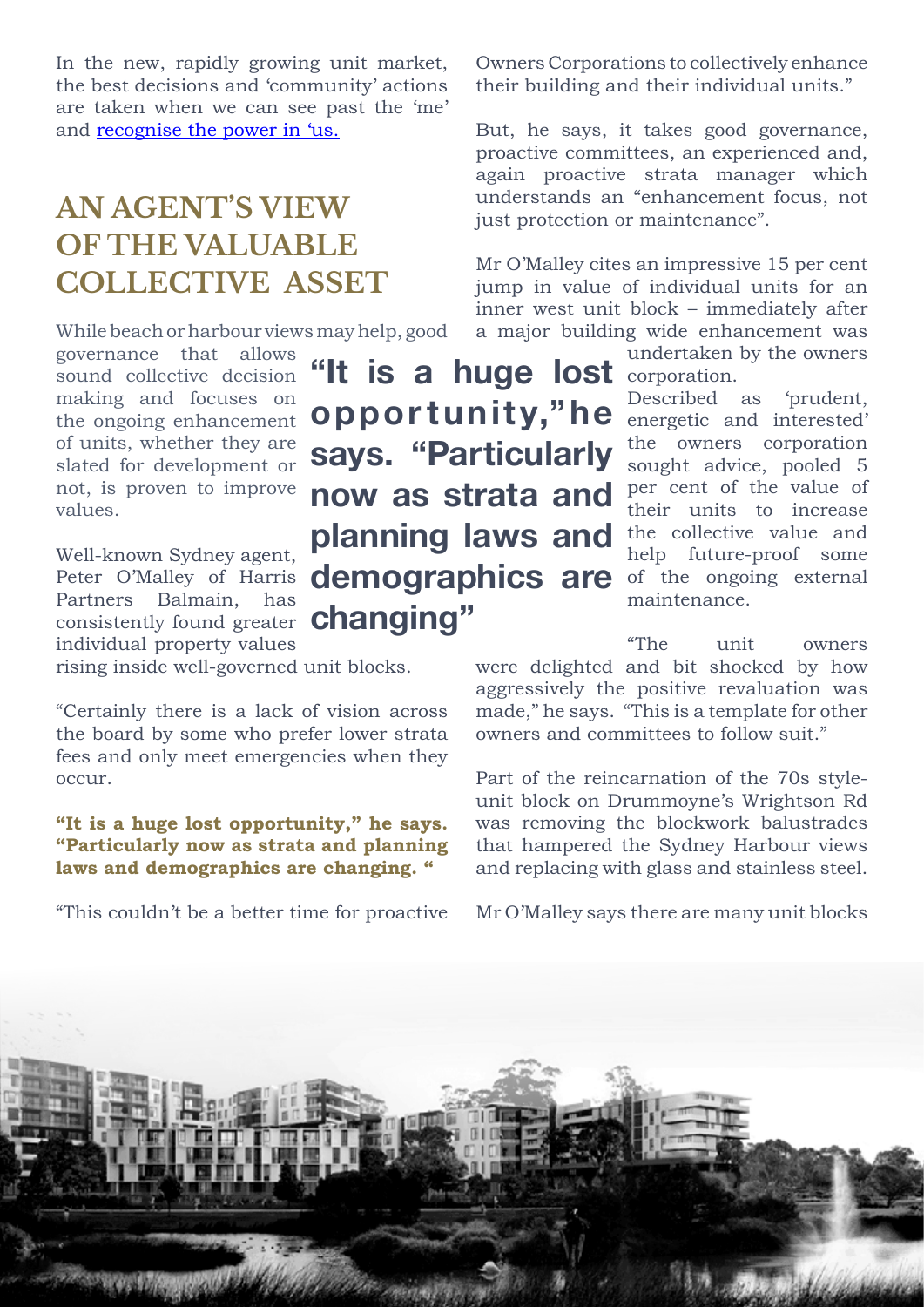beginning to tire in inner western suburbs like Birchgrove, Balmain East, Drummoyne, and eastern suburbs like Rose Bay.

"Right now is the best time for owners to get progressive."

Understanding the collective mindset means you could seek out sustainability measures to reduce outgoings, take on mobile phone towers, install solar panels or wind towers to power the common areas, collect rent for signage or seek the best price for a sellout.

The message is clear: Sticking together with an eye to the future will make you a winner in the new Sydney strata landscape.

#### **There's never been a better time to capitalise on great strata [governance and expert](http://www.ium.com.au/collective-asset-governance-assessment?__hstc=242582621.7840329a921fdecaee5ba07521adbb3e.1480159574286.1491198836899.1491229251470.56&__hssc=242582621.1.1491268913289&__hsfp=1215676127&hsCtaTracking=6bd3bfbf-0cf0-4473-bc97-aefeccf8881b%7Cd6da413d-8f25-42af-8648-e62af2818b1b) [management.](http://www.ium.com.au/collective-asset-governance-assessment?__hstc=242582621.7840329a921fdecaee5ba07521adbb3e.1480159574286.1491198836899.1491229251470.56&__hssc=242582621.1.1491268913289&__hsfp=1215676127&hsCtaTracking=6bd3bfbf-0cf0-4473-bc97-aefeccf8881b%7Cd6da413d-8f25-42af-8648-e62af2818b1b)**

Well-managed properties which enjoy a;

- high degree of owner cooperation and participation
- collective view to consistently maintaining the whole building
- a good record of participation on the owners' association
- • transparent financial records
- a proactive, knowledgeable strata manager

…will always be attractive to future buyers.



### How well managed is your unit's future value?

Is your Owners Corporation equipped to make the best decisions for your unit block - your collective property